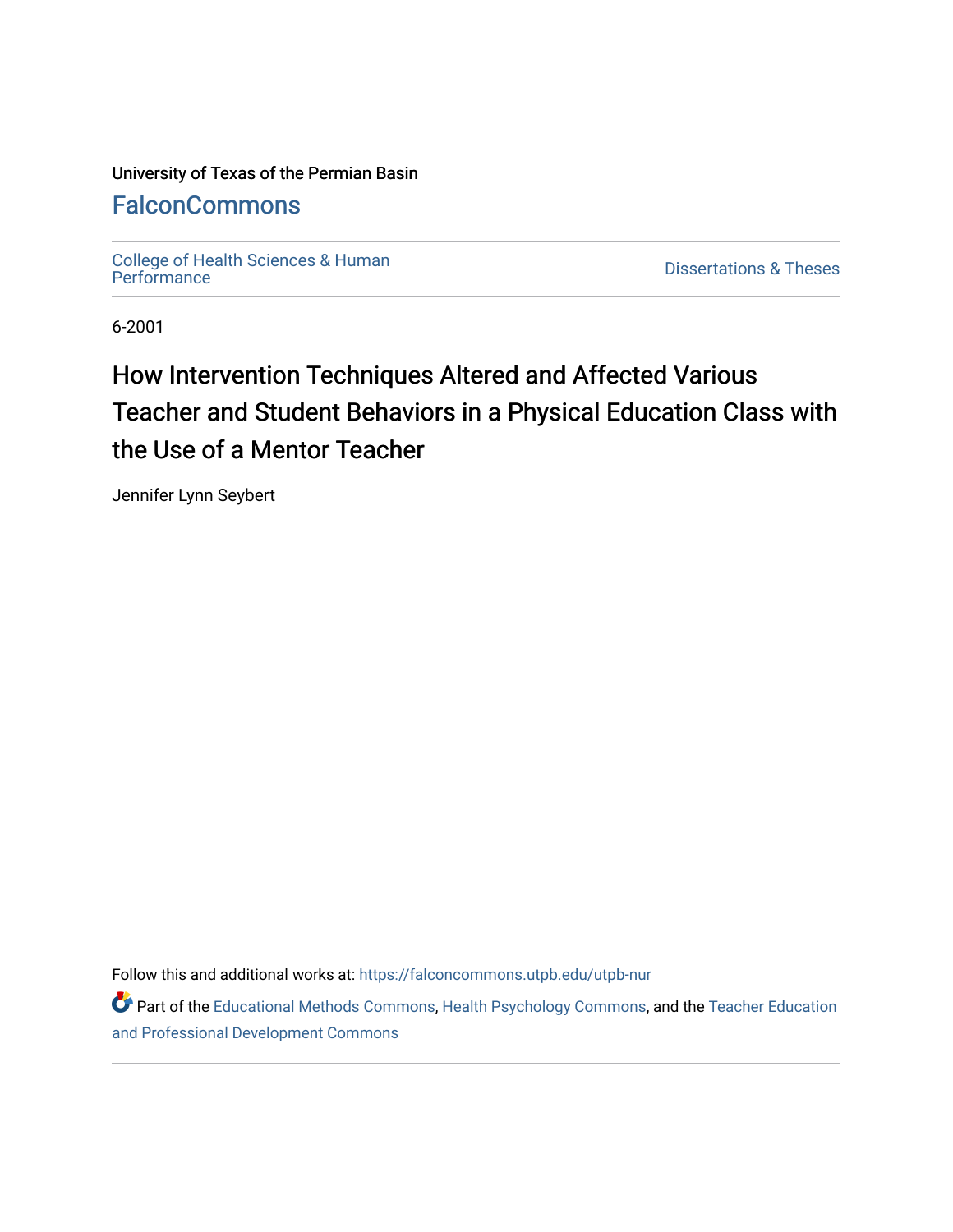## HOW INTERVENTION TECHNIQUES ALTERED AND AFFECTED VARIOUS TEACHER AND STUDENT BEHAVIORS IN A PHYSICAL EDUCATION CLASS WITH THE USE OF A MENTOR TEACHER

### APPROVED BY SUPERVISORY COMMITTEE:

Steve Aicinena, Ed.D Lois Hale, Ph.D. Agres A. Eldridge / Ed. L

G. Peter Ienatsch, Ph.D. **Graduate Faculty Representative**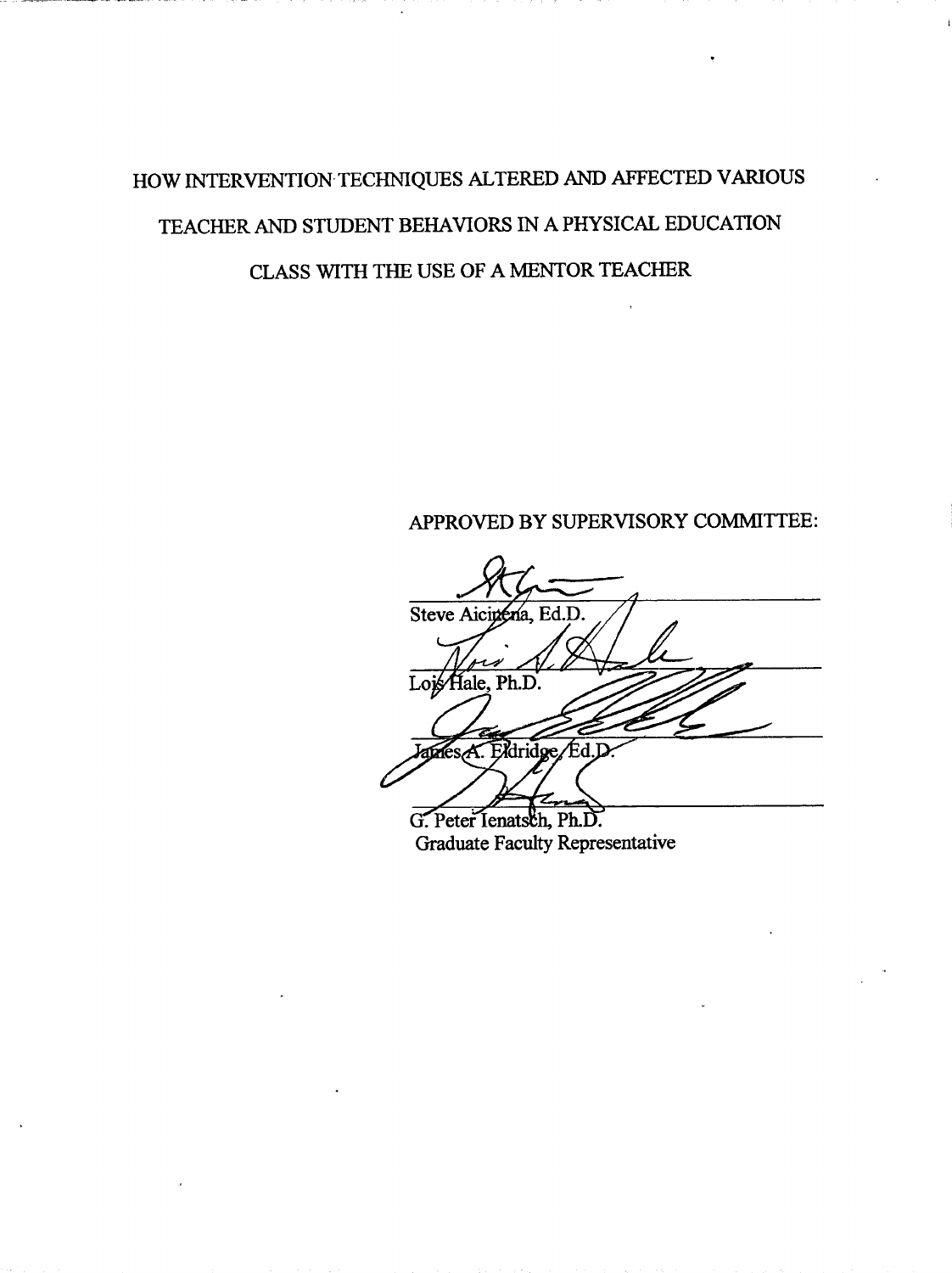# HOW INTERVENTION TECHNIQUES ALTERED AND AFFECTED VARIOUS TEACHER AND STUDENT BEHAVIORS IN A PHYSICAL EDUCATION CLASS WITH THE USE OF A MENTOR TEACHER

a membra del color dell'estato di controllatore in composi-

by

Jennifer Lynn Seybert

#### RESEARCH IN KINESIOLOGY

Presented to the Faculty of Kinesiology

The University of Texas of the Permian Basin

in partial Fulfillment

of Requirements

for the Degree of

MASTER OF SCIENCE

THE UNIVERSITY OF TEXAS OF THE PERMIAN BASIN June 2001